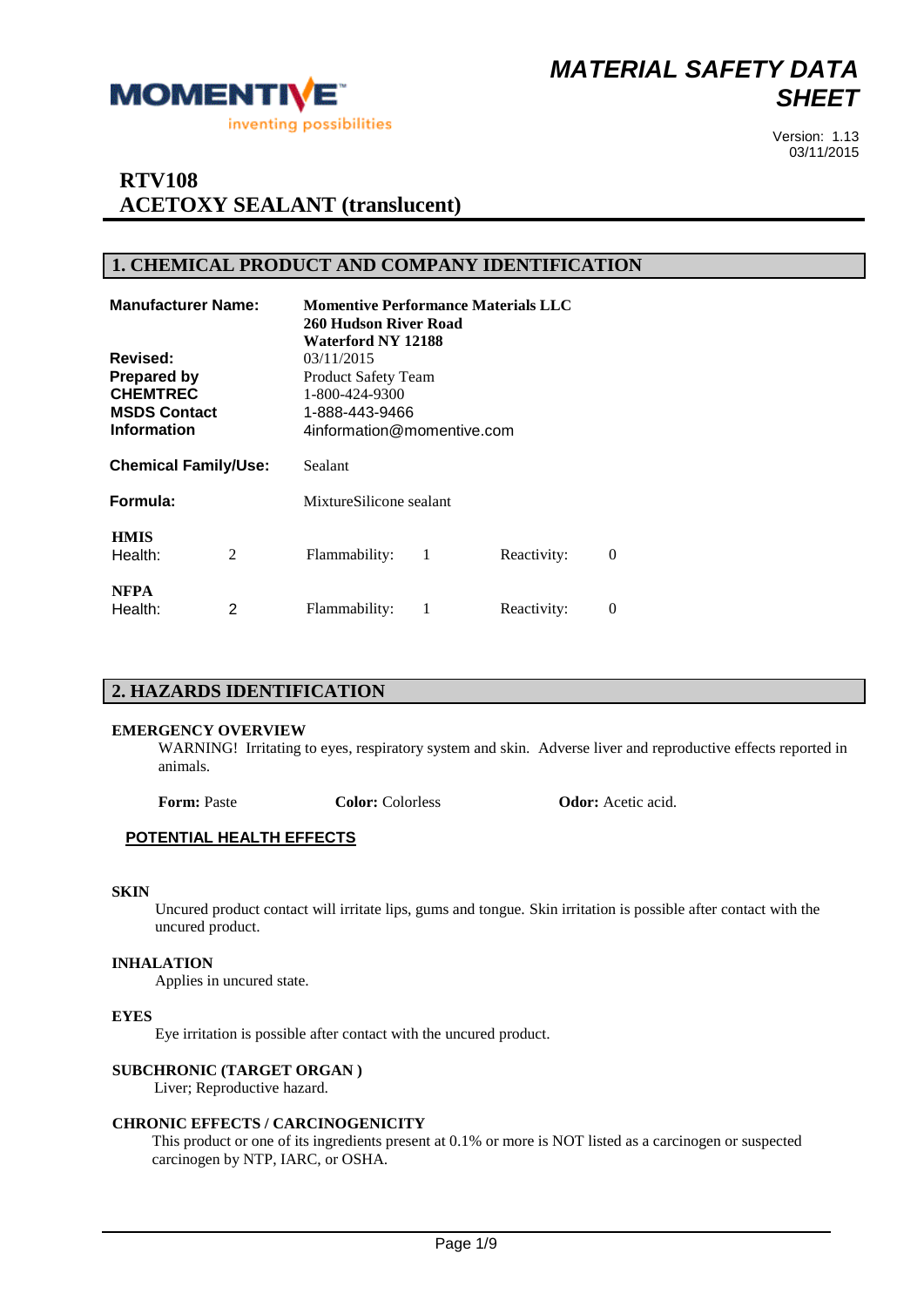

## Version: 1.13 03/11/2015

## **ROUTES OF EXPOSURE**

Dermal; Eye

### **3. COMPOSITION/INFORMATION ON INGREDIENTS**

| PRODUCT COMPOSITION                                                   | CAS-No.    | <b>WGT. %</b> |
|-----------------------------------------------------------------------|------------|---------------|
| <b>A. HAZARDOUS</b>                                                   |            |               |
| Octamethylcyclotetrasiloxane                                          | 556-67-2   | $1 - 5\%$     |
| <b>B. NON-HAZARDOUS</b>                                               |            |               |
| Dimethylpolysiloxane                                                  | 70131-67-8 | $30 - 60%$    |
| <b>Treated Filler</b>                                                 | 68611-44-9 | $10 - 30%$    |
| Siloxanes and Silicones, di-Me<br>hydroxy terminated                  | 70131-67-8 | $10 - 30 %$   |
| Siloxanes & Silicones,<br>Dimethylpolymers<br>w/Methylsilsesquioxanes | 68554-67-6 | $5 - 10%$     |

### **4. FIRST AID MEASURES**

#### **INGESTION**

If swallowed, do NOT induce vomiting. Give a glass of water. Do not give victim anything to drink if he is unconscious. Get medical attention.

#### **SKIN**

Wash with soap and water.

#### **INHALATION**

If inhaled, remove to fresh air. If not breathing give artificial respiration using a barrier device. If breathing is difficult give oxygen. Get medical attention.

#### **EYES**

In case of contact with eyes, rinse immediately with plenty of water and seek medical advice.

#### **NOTE TO PHYSICIAN**

None known.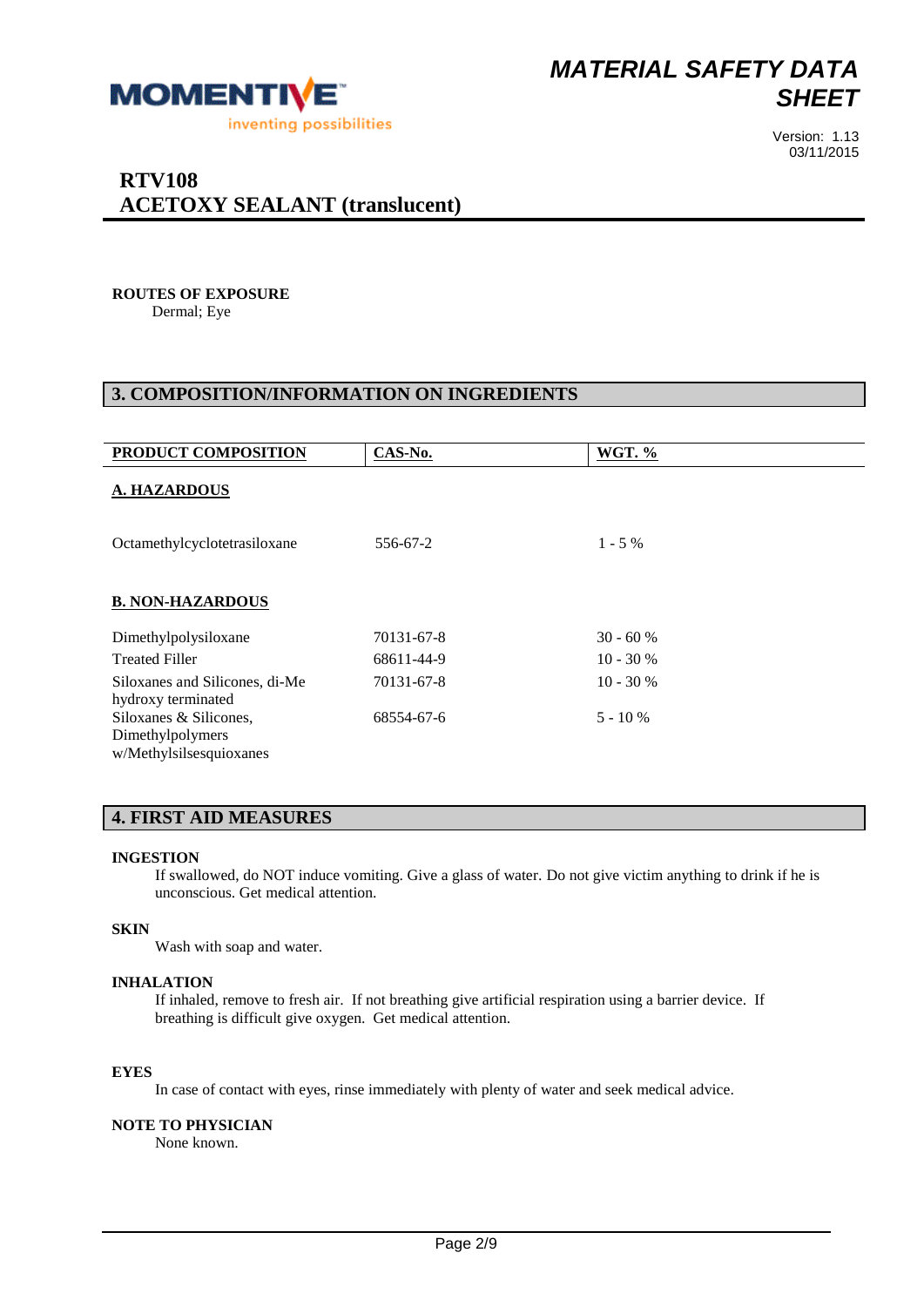

#### **5. FIRE-FIGHTING MEASURES**

**FLASH POINT:** > 93.3 °C; 200 °F **METHOD** Estimated **IGNITION TEMPERATURE:** No data available. **FLAMMABLE LIMITS LEL:** Not applicable **FLAMMABLE LIMITS UEL:** Not applicable

**SENSITIVITY TO MECHANICAL IMPACT:** No

## **SENSITIVITY TO STATIC DISCHARGE**

Sensitivity to static discharge is not expected.

#### **EXTINGUISHING MEDIA**

All standard extinguishing agents are suitable.

#### **SPECIAL FIRE FIGHTING PROCEDURES**

Firefighters must wear NIOSH/MSHA approved positive pressure self-contained breathing apparatus with full face mask and full protective clothing.

#### **6. ACCIDENTAL RELEASE MEASURES**

#### **ACTION TO BE TAKEN IF MATERIAL IS RELEASED OR SPILLED**

Wipe, scrape or soak up in an inert material and put in a container for disposal. Wash walking surfaces with detergent and water to reduce slipping hazard. Wear proper protective equipment as specified in the protective equipment section.

#### **7. HANDLING AND STORAGE**

#### **PRECAUTIONS TO BE TAKEN IN HANDLING AND STORAGE**

Avoid contact with eyes, skin, and clothing. Use only in well-ventilated areas. Avoid accidental ingestion of this material. Wash hands and face before eating, drinking, smoking, using toilet facilities, or applying cosmetics.

Remove contact lenses before using sealant. Do not handle lenses until all sealant has been cleaned from the finger and hands. Keep out of reach of children. Keep container closed. May generate formaldehyde at temperatures greater than 150 C(300 F). See Section 8 of the MSDS for Personal Protective Equipment.

#### **STORAGE**

Keep container tightly closed in a cool, well-ventilated place.

Version: 1.13 03/11/2015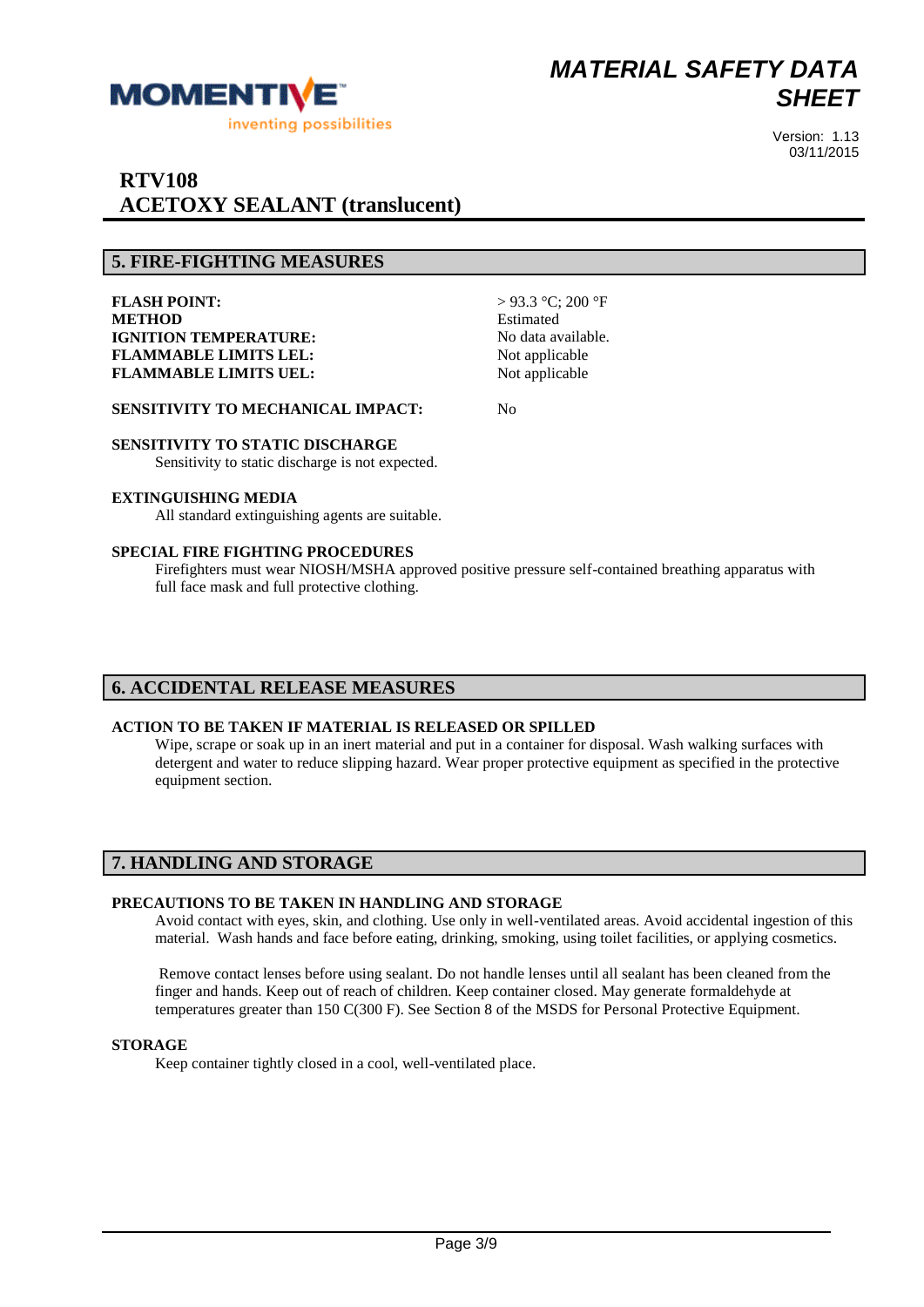

## **RTV108 ACETOXY SEALANT (translucent)**

#### **8. EXPOSURE CONTROLS/PERSONAL PROTECTION**

#### **ENGINEERING CONTROLS**

Provide adequate general and local exhaust ventilation.; Eye washes and showers for emergency use.

#### **RESPIRATORY PROTECTION**

If exposure limits are exceeded or respiratory irritation is experienced, NIOSH/MSHA approved respiratory protection should be worn. Supplied air respirators may be required for non-routine or emergency situations. Respiratory protection must be provided in accordance with OSHA regulations (see 29CFR 1910.134).

#### **PROTECTIVE GLOVES**

Butyl rubber gloves are recommended.

#### **EYE AND FACE PROTECTION**

Safety glasses with side shields

#### **OTHER PROTECTIVE EQUIPMENT**

Wear suitable protective clothing and eve/face protection.

#### **Exposure Guidelines**

| <b>Component</b>                      | <b>CAS-No.</b> | <b>Source</b>   | Value |
|---------------------------------------|----------------|-----------------|-------|
| <i><b>Octamethylcyclotetrasil</b></i> | 556-67-2       | Z INTL OEL, REL | 5 ppm |
| oxane                                 |                |                 |       |
| Octamethylcyclotetrasil               | 556-67-2       | Z_INTL_OEL, REL | 5 ppm |
| oxane                                 |                |                 |       |

Absence of values indicates none found

PEL - OSHA Permissible Exposure Limit; TLV - ACGIH Threshold Limit Value; TWA - Time Weighted Average; INTL REL - Internal Recommended Exposure Limit

OSHA revoked the Final Rule Limits of January 19, 1989 in response to the 11th Circuit Court of Appeals decision (AFL-CIO v. OSHA) effective June 30, 1993. See 29 CFR 1910.1000 (58 FR 35338).

#### **9. PHYSICAL AND CHEMICAL PROPERTIES**

**BOILING POINT** (°C): Not applicable **VAPOR PRESSURE (20 C) (MM HG):** No data available. **VAPOR DENSITY (AIR=1):** No data available. **FREEZING POINT:** No data available. PHYSICAL STATE: Paste **ODOR:** Acetic acid. **Color:** Colorless **EVAPORATION RATE (BUTYL ACETATE=1):** No data available. **SPECIFIC GRAVITY:** 1.06 **DENSITY:** ca. 1.06 g/cm3 **ACID / ALKALINITY (MEO/G):** No data available. **pH:** No data available.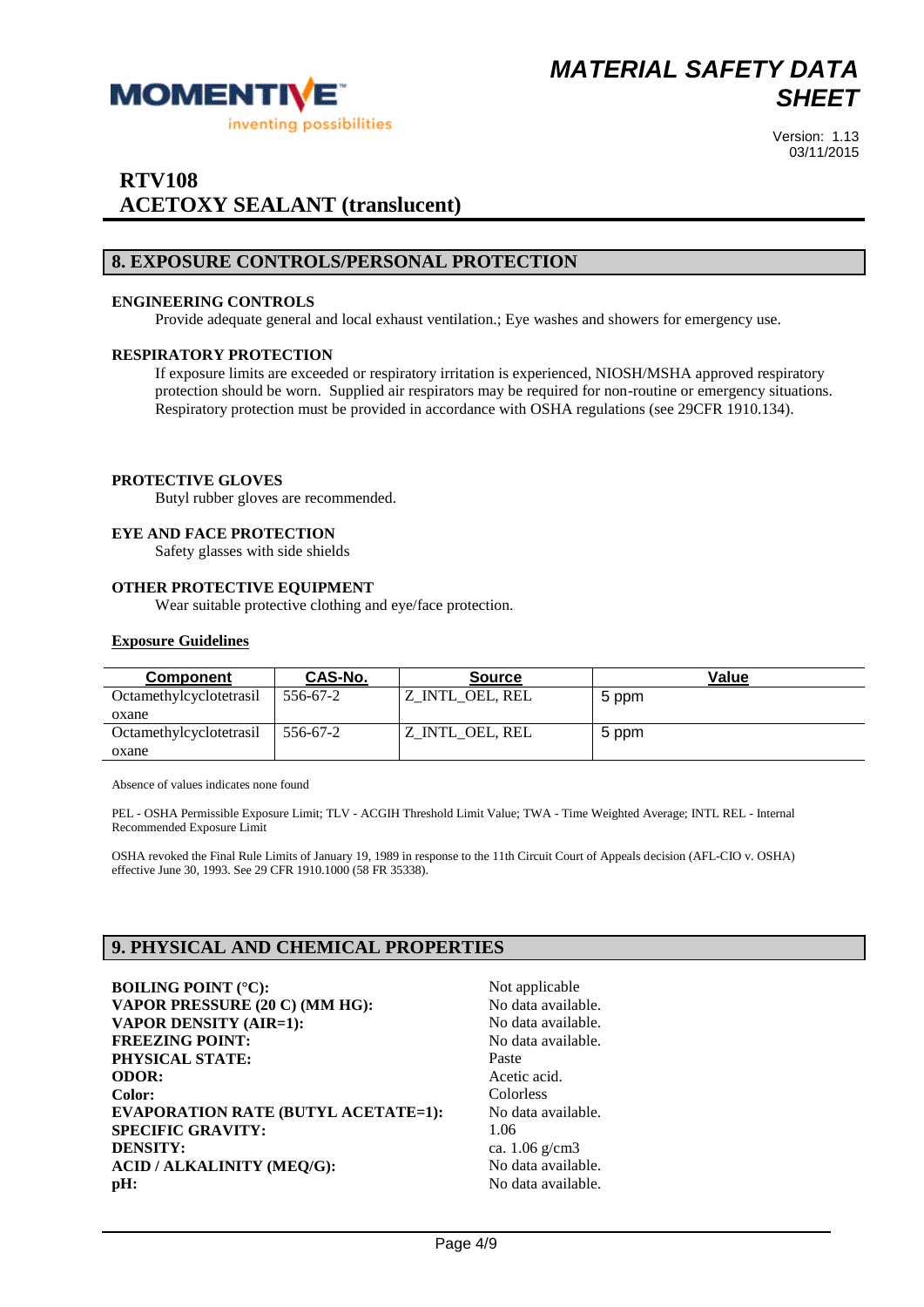

## **RTV108 ACETOXY SEALANT (translucent)**

**SOLUBILITY IN WATER (20 C):** Insoluble **SOLUBILITY IN ORGANIC SOLVENT (STATE SOLVENT): VOLATILE ORGANIC CONTENT:** 2.4 %(m) **VOC EXCL. H2O & EXEMPTS (G/L):** 26 g/l

# Toluene

### **10. STABILITY AND REACTIVITY**

#### **STABILITY**

Stable

#### **HAZARDOUS POLYMERIZATION.**

Hazardous polymerisation does not occur.

#### **HAZARDOUS THERMAL DECOMPOSITION / COMBUSTION PRODUCTS**

Carbon dioxide; Acetic acid.; Silicon dioxide.; Formaldehyde.; This product contains methylpolysiloxanes which can generate formaldehyde at approximately 300 degrees Fahrenheit (150'C) and above, in atmospheres which contain oxygen. Formaldehyde is a skin and respiratory sensitizer, eye and throat irritant, acute toxicant, and potential cancer hazard.

#### **INCOMPATIBLE MATERIALS**

None known.

#### **CONDITIONS TO AVOID**

None known.

#### **11. TOXICOLOGICAL INFORMATION**

#### **ACUTE ORAL**

Octamethylcyclotetrasiloxane; LD50; Species: Rat; > 4,800 mg/kg; Method: OECD-Guideline 401 (Acute Oral Toxicity)

Octamethylcyclotetrasiloxane; LD50; Species: Mouse; 1,700 mg/kg;

#### **REPEATED DOSE TOXICITY**

Test substance: Octamethylcyclotetrasiloxane; Species: Rat; NOAEL - No Observable Adverse Effect Level: 150 mg/kg.

Test substance: Octamethylcyclotetrasiloxane; Species: Rabbit; NOAEL - No Observable Adverse Effect Level: 1 mg/kg.

#### **CARCINOGENICITY**

No data available.

#### **ACUTE DERMAL**

Octamethylcyclotetrasiloxane; LD50; Species: Rat; > 2,400 mg/kg; Method: OECD-Guideline 402 (Acute Dermal Toxicity)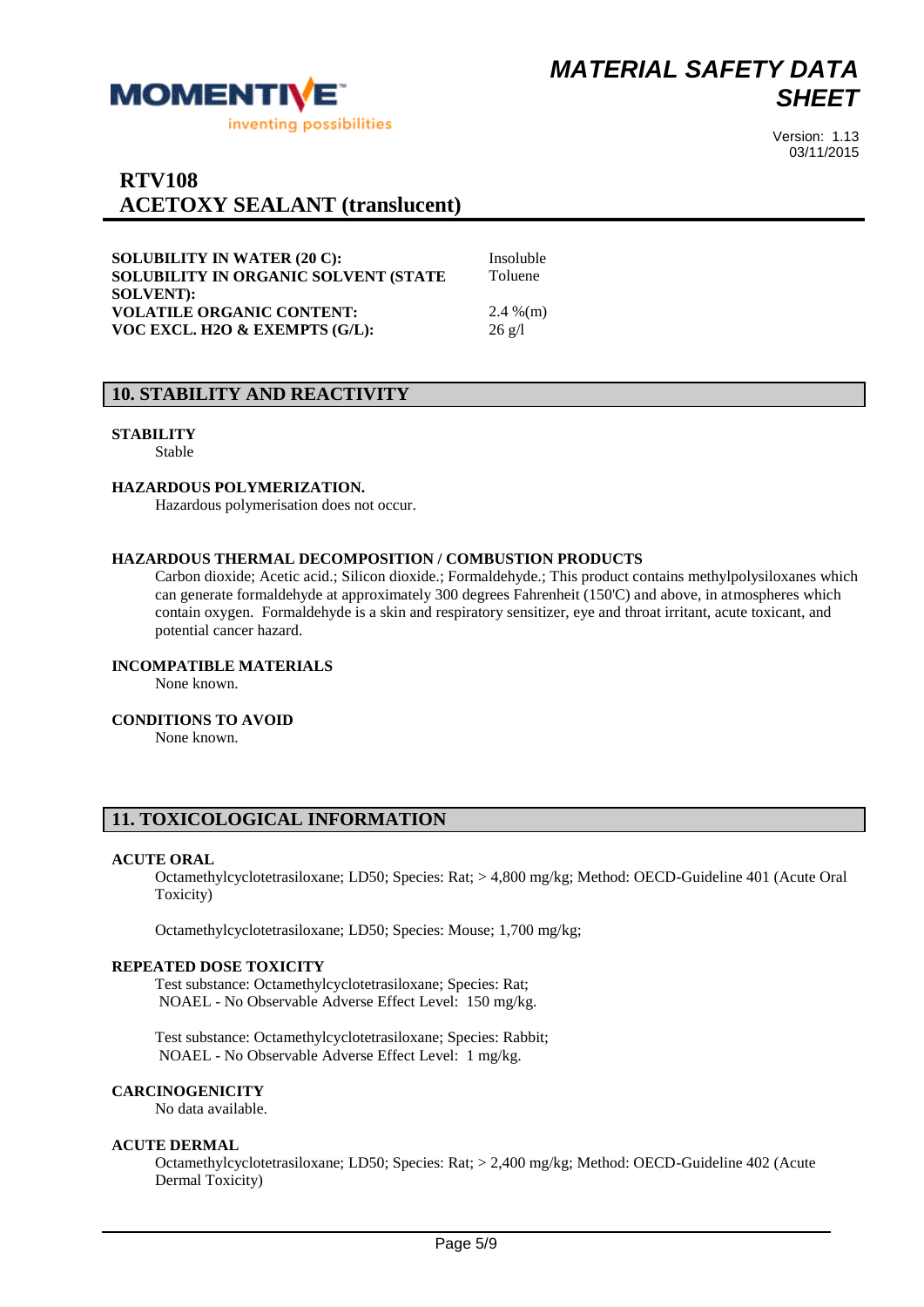

Version: 1.13 03/11/2015

#### **ACUTE INHALATION**

Octamethylcyclotetrasiloxane; LC50; Species: Rat; 36 mg/l; Method: OECD Test Guideline 403

#### **OTHER**

Octamethylcyclotetrasiloxane (D4) Ingestion: Rodents given large doses via oral gavage of Octamethylcyclotetrasiloxane (1600mg/kg/day,14 days), developed increased liver weights relative to unexposed control animals due to hepatocellular hyperplasia (increased number of liver cells which appear normal) as well as hypertrophy (increased cell size). Inhalation: In inhalation studies, laboratory rodents exposed to Octamethylcyclotetrasiloxane (300 ppm five days/week, 90 days) developed increased liver weights in female animals relative to unexposed control animals. When the exposure was stopped, liver weights returned to normal. Microscopic examination of the liver cells did not show any evidence of pathology. This response in rats, which does not affect the animal's health, is well-documented and widely recognized. It is related to an increase of liver enzymes that metabolize and eliminate a material from the body. The increased liver weight reverses even while the D4 exposure continues. The finding is not adverse, but is considered a natural adaptive change in rats, and does not represent a hazard to humans. Inhalation studies utilizing laboratory rabbits and guinea pigs showed no effects on liver weights. Inhalation exposures typical of industrial usage (5-10 ppm) showed no toxic effects in rodents. Range finding reproductive studies were conducted (whole body inhalation, 70 days prior to mating, through mating, gestation and lactation), with D4. Rats were exposed to 70 and 700 ppm. In the 700 ppm group, there was a statistically significant reduction in mean litter size and in implantation sites. No D4 related clinical signs were observed in the pups and no exposure related pathological findings were found. A two-year, combined chronic/carcinogenicity study, during which rats were exposed to D4 by inhalation, data showed a statistically significant increase in a benign uterine tumor in female rats exposed at the highest level--a level much higher than the low levels that consumers or workers may encounter. An expert panel of independent scientists who have reviewed the results of this research concur that the finding seen in the two-year study occurred through a biological pathway that is specific to the rat and is not relevant to humans. Therefore, this observed effect does not indicate a potential health hazard to humans. In developmental toxicity studies, rats and rabbits were exposed to D4 at concentrations up to 700 ppm and 500 ppm, respectively. No teratogenic effects (birth defects) were observed in either study.

Contains dibutyltin compound(s) - May impair fertility. May cause harm to unborn child.

#### **GENETIC TOXICITY IN VITRO**

Octamethylcyclotetrasiloxane; Test type: Ames-Test; Result: negative (not mutagenic). Method: OECD-Guideline 471 (Genetic Toxicology: Salmonella typhimurium, Reverse Mutation Assay) Octamethylcyclotetrasiloxane; Test type: Mouse Lymphoma Assay (OECD Guidline 476); Result: negative (not mutagenic)

#### **GENETIC TOXICITY IN VIVO**

Octamethylcyclotetrasiloxane; Test type: Chromosomal aberration; Result: negative. Method: OECD-Guideline 474 (Genetic Toxicology: Micronucleus Test)

#### **SENSITIZATION**

Octamethylcyclotetrasiloxane; Result: negative. Method: OECD-Guideline 406 (Skin Sensitisation).

#### **SKIN IRRITATION.**

Octamethylcyclotetrasiloxane; Species: Rat; Result: No skin irritation. Method: OECD-Guideline 404 (Acute Dermal Irritation/Corrosion).

#### **EYE IRRITATION**

Octamethylcyclotetrasiloxane; Species: Rabbit ; Result: No eye irritation. Method: OECD-Guideline 405 (Acute Eye Irritation/Corrosion).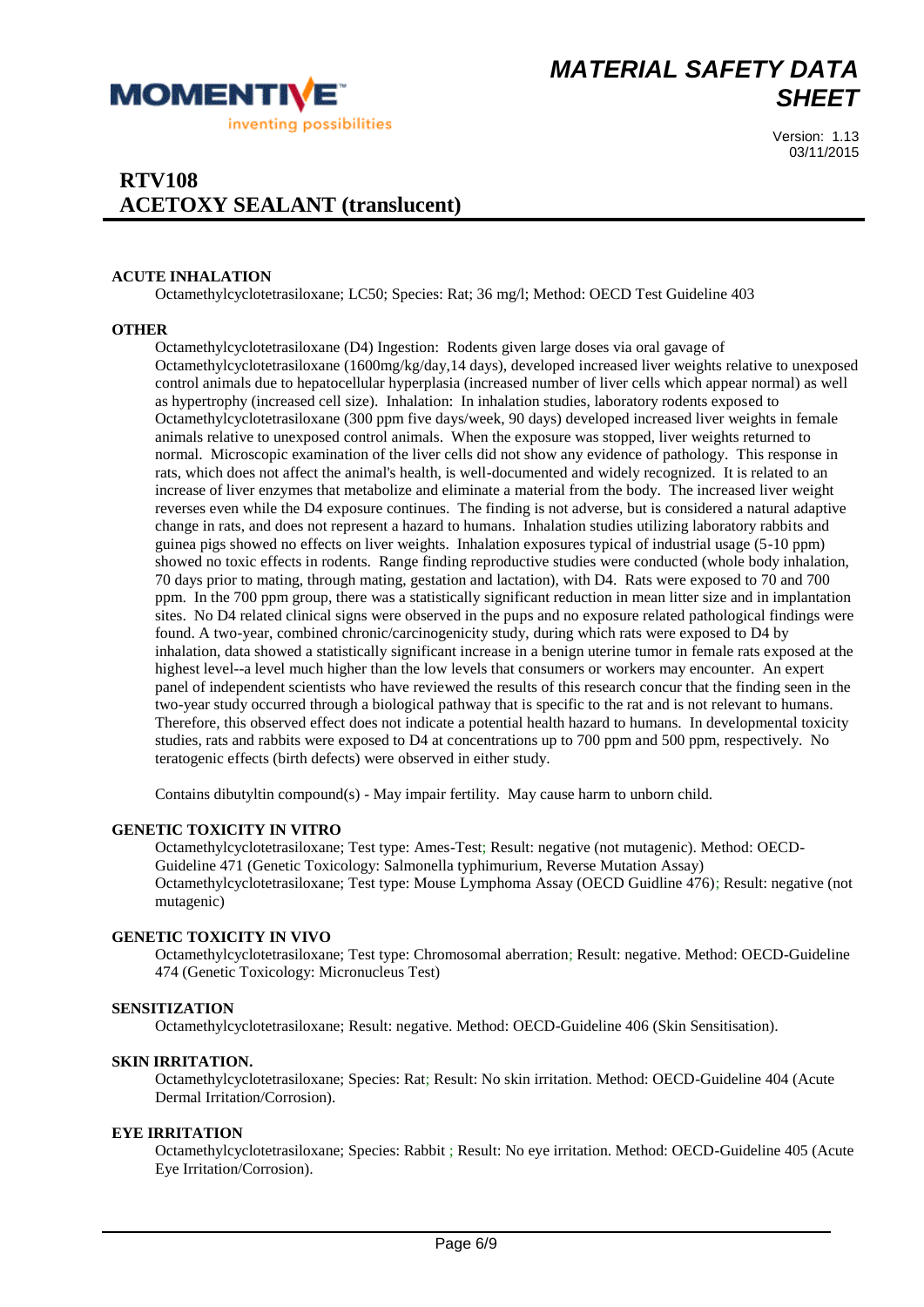

Version: 1.13 03/11/2015

#### **MUTAGENICITY**

No data available.

**OTHER EFFECTS OF OVEREXPOSURE** Acetic acid released during curing.

#### **12. ECOLOGICAL INFORMATION**

#### **ECOTOXICITY**

Ecotoxicological data for this product is not available.

#### **DISTRIBUTION**

No data available. **CHEMICAL FATE** No data available.

#### **ECOTOXICITY EFFECTS**

#### **Toxicity to fish**

LC50 Species: Oncorhynchus mykiss Result: > 0.022 mg/l Exposure time: 96 h Test substance: Octamethylcyclotetrasiloxane

## **Toxicity to other organisms**

 EC50 Species: Daphnia magna Result: > 0.015 mg/l Exposure time: 48 h Test substance: Octamethylcyclotetrasiloxane

#### **Elimination information (persistence and degradability)**

**Biodegradation** activated sludge (adaptation not specified) Result: The product is not readily biodegradable. Exposure time: 29 d 3.7 % Test substance: Octamethylcyclotetrasiloxane Method: OECD Test Guideline 310

#### **BIOACCUMULATION**

Species: Pimephales promelas Exposure time: 28 d Bioconcentration factor (BCF): 12.40 Elimination: Yes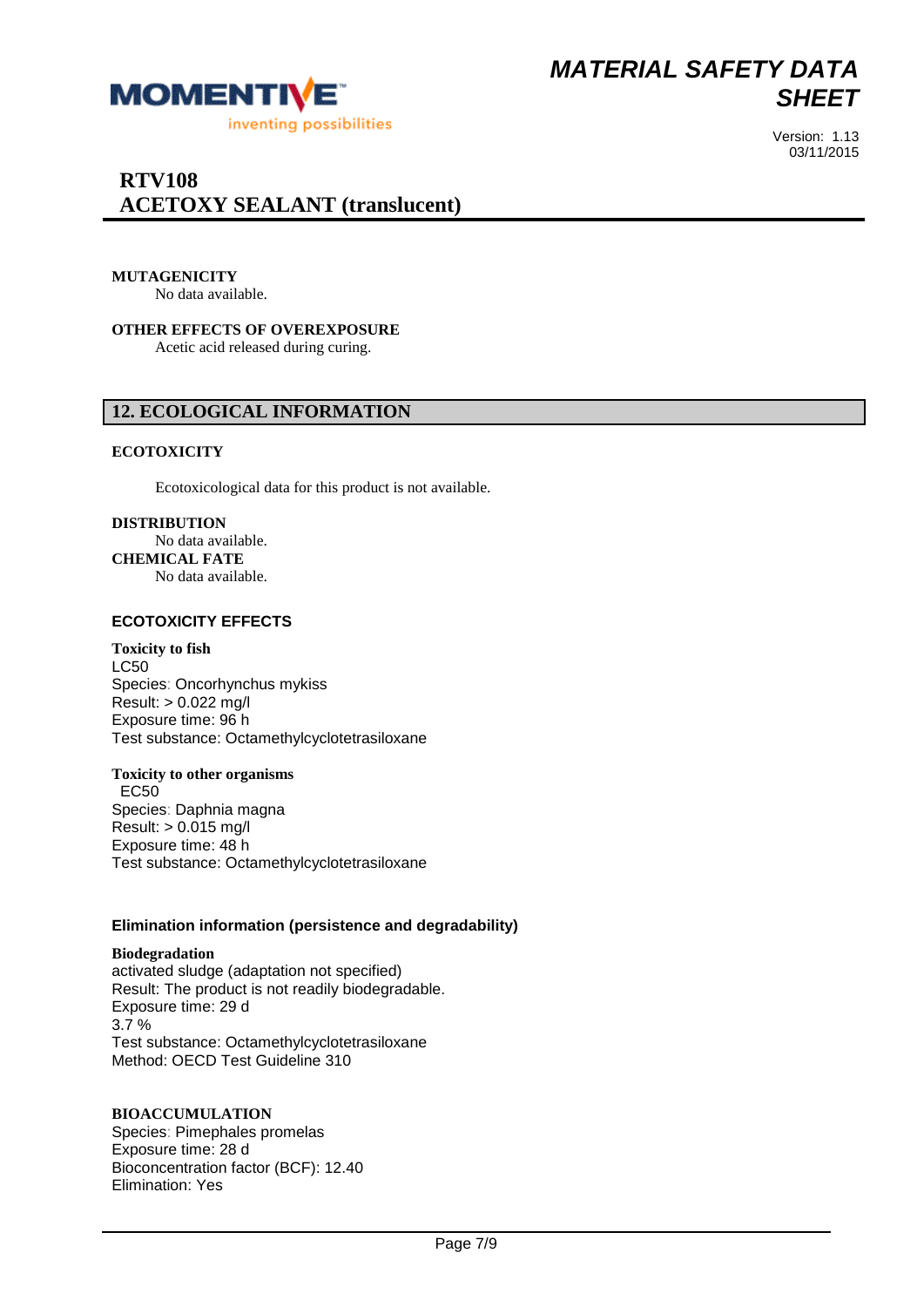

## **RTV108 ACETOXY SEALANT (translucent)**

Test substance: Octamethylcyclotetrasiloxane May accumulate in soil and water systems.

#### **13. DISPOSAL CONSIDERATIONS**

#### **DISPOSAL METHODS**

Disposal should be made in accordance with federal, state and local regulations.

#### **14. TRANSPORT INFORMATION**

**Further Information:** This product is not regarded as dangerous goods according to the national and international regulations on the transport of dangerous goods.

## **15. REGULATORY INFORMATION**

#### **Inventories**

| Australia Inventory of Chemical<br>Substances (AICS) | y (positive listing) |                   |
|------------------------------------------------------|----------------------|-------------------|
| Canada DSL Inventory                                 | y (positive listing) |                   |
| EU list of existing chemical<br>substances           | y (positive listing) |                   |
| Japan Inventory of Existing &                        | y (positive listing) |                   |
| <b>New Chemical Substances</b>                       |                      |                   |
| (ENCS)                                               |                      |                   |
| China Inventory of Existing                          | y (positive listing) |                   |
| <b>Chemical Substances</b>                           |                      |                   |
| Korea Existing Chemicals<br>Inventory (KECI)         | y (positive listing) |                   |
| Canada NDSL Inventory                                | n (Negative listing) |                   |
| Philippines Inventory of                             | y (positive listing) |                   |
| <b>Chemicals and Chemical</b>                        |                      |                   |
| Substances (PICCS)                                   |                      |                   |
| <b>TSCA</b> list                                     | y (positive listing) | On TSCA Inventory |
| New Zealand Inventory of<br>Chemicals                | y (positive listing) |                   |

For inventories that are marked as quantity restricted or special cases, please contact Momentive.

#### **US Regulatory Information**

#### **SARA (311,312) HAZARD CLASS**

Chronic Health Hazard